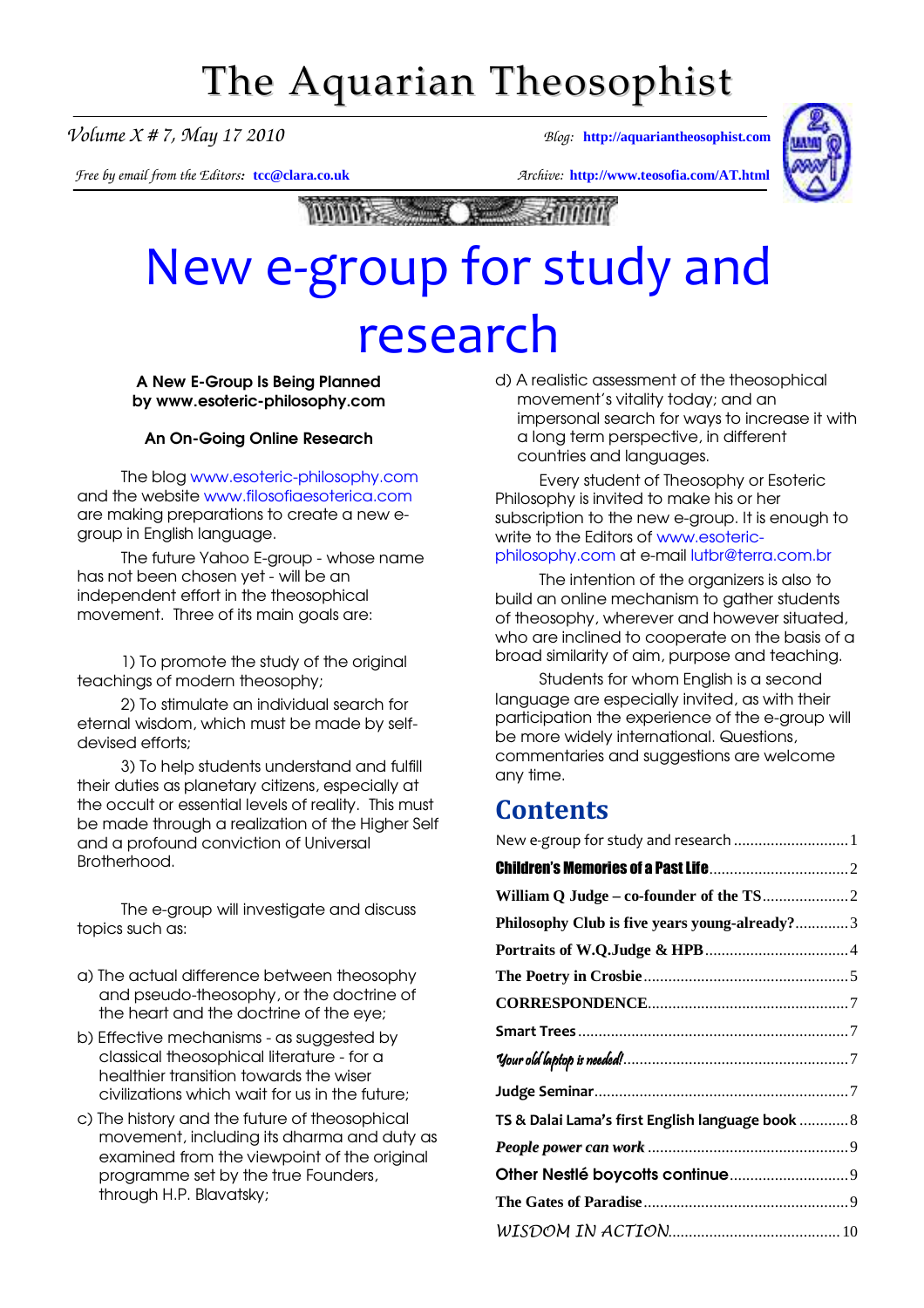# <span id="page-1-0"></span>Children's Memories of a Past Life

15/6/10 by Professor Erlendur Haraldsson

Talk on "Empirical Enquiry into Cases of Children who Claim to Remember a Past Life"

Professor Haraldsson will present some cases from Lebanon, Sri Lanka, India and Iceland, describe how they were investigated, their characteristics, and give an overview of the major findings in this area of research. He has investigated numerous cases of children who claim to remember a previous life, particularly in Sri Lanka, India and Lebanon. His investigations have centred on the question of whether statements made by these children can be verified and if some person can be found that fits the description made by the children, as well as examining psychological, religious and cultural explanations for this phenomenon.

Erlendur Haraldsson is Professor Emeritus of Psychology at the University of Iceland in Reykjavik. He obtained his Ph.D. from the University of Freiburg in Germany and did further studies at the University of Virginia in **Charlottesville**.<sup>1</sup> He has published over two hundred papers, mostly on anomalistic experiences, conducted national surveys, field studies and experiments related to such phenomena, and also on psychological testing and interrogative suggestibility. He is the author of five books, two of which have appeared in many languages ("At the hour of death" and "Miracles are my visiting cards"). For further details see his homepage:

### <http://www.hi.is/~erlendur/>

-

For further information, contact Tamas Borbely (email: [t.borbely@gold.ac.uk\) or visit](mailto:t.borbely@gold.ac.uk) 

### <http://www.gold.ac.uk/apru/speakers/>

Prof Haraldsson will be giving the SPR's Myers Memorial Lecture on 17 June at Kensington Central Library. His title that evening is "Frederic Myers and the Perfect Case". http://www.spr.ac.uk/main/civicrm/event/info?reset=1&id=17

## William Q Judge – co-founder of the TS

The independently minded Adyar website "Theosophy RK" has included W.Q.Judge's biography among its pages, with the following caption:

## William Q. Judge – co-founder of the TS 1851 – 1896



## [http://theosophyrk.net/WilliamQJudge.htm](http://theosophyrk.net/WilliamQJudge.html)l

Such a categorical statement of the actuality of Judge's role confirms that within every organisation there are those who love truth.

That this strong line is taken is perhaps explainable by the following declaration on their home page:

In order to maintain an environment where no doamatism, of any kind will take place, the General Council of the Society, in 1924 passed the resolution Freedom of Thought.

#### [http://theosophyrk.net](http://theosophyrk.net/)

Long may the spirit of open enquiry and fearless search for the true (if unpopular) facts remain in the hearts of all, in what ever organisation.

This is the University at which Dr Ian Stevenson set up the department to study past life memories.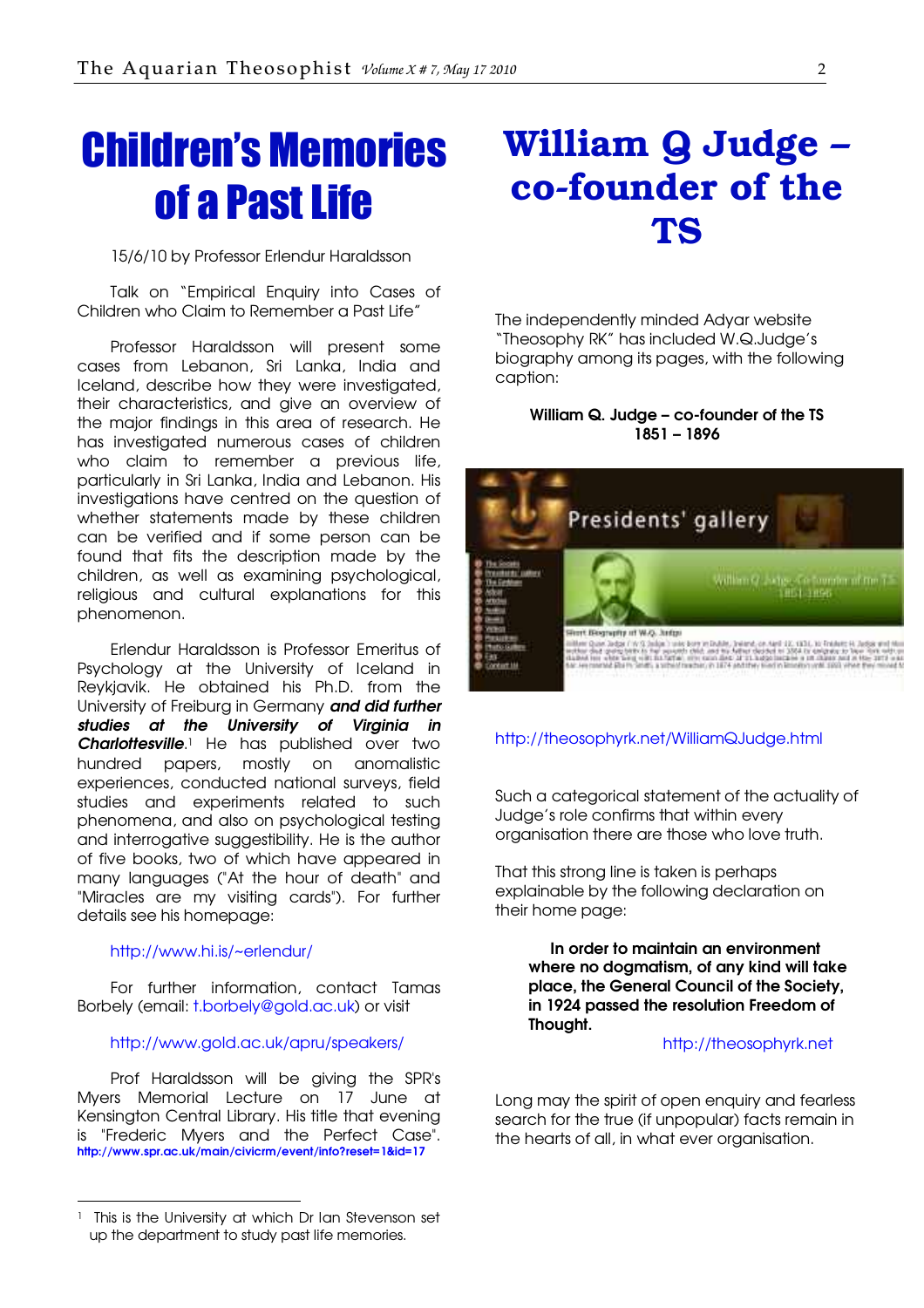# <span id="page-2-0"></span>Philosophy Club is five years youngalready?

By Vera Buescher

Little did Laura Leshchiner know five years ago how successful her vision would be when she invited fellow Villagers who were interested in exploring philosophical ideas and spiritual development to gather in an informal setting.

The Philosophy Club has gathered month after month over the past five years to discuss a variety of subjects, most of them devoted The Philosophy Club has gathered month after month over the past five years to discuss a variety of subjects, most of them devoted to Great Teachings, Great Philosophers and Sages of all times, and to fundamental values such as Love, Creativity, Goodness, Wisdom, etc.

While Laura organizes volunteers to make the presentations, she maintains that it's the presenters and participants who make each session worthwhile. She holds Club Vice President Robert Miller in high regard for being an excellent presenter, as well as Shirley Kuramoto and Patricia Grisham for being invaluable partners in managing organizational matters for the Club. There have been nearly 50 Villager articles about Philosophy Club topics discussing the works of Plato, Socrates and Confucius; and posing interesting questions for reflection such as the law of Karma and Science and Buddhism.

One article calls attention to the wisdom of the Dali Lama regarding the power of good thoughts because our thinking truly shapes our destiny and thereby influences other people in our lives, whether close to us or far away. The chaotic world situation led Laura to focus an article on Marcus Aurelius and Stoicism.

Regarding spiritual development: we were urged to ask ourselves: Can we do better? "Yes," Laura wrote. "We can gradually, step-by-step change our own way of living and thinking. Humanity exists in a psychological atmosphere

that is real, as is real earth's physical atmosphere, and every individual contributes to it. Being selfish, fearful, self-important, or uncontrolled, we emphasize those negative energies. By a deliberate effort to aspire toward the divine within us and see the divine in others, we automatically produce a strong impact on this psychological atmosphere, raising the whole by strengthening the positive elements in it.



#### The Dalai Lama

Our motives and attitudes at least equal in influence the consequences of our actions: We become what we think, feel, and do. By our choices we constantly shape ourselves and at the same time contribute to the destiny of mankind." There were many more thoughtprovoking articles on this topic.

Laura does not wish to be in the spotlight, but it is important to remember that she was born in Russia. She was 51 when their family came to America and none of them spoke English.

Her quest to learn our language unexpectedly led her to become a translator of philosophical books from English to Russian. Between 1996 and 2009 she worked tirelessly, devoting every spare moment to *translating the* writings of William Judge, one of the founders of Theosophy in America, who died in 1896 at the too-young age of 44.

Her donated efforts produced a remarkable gift to the Russian people - an opportunity for them to learn about Judge's teachings, which had such meaning for Laura and other followers of Theosophy.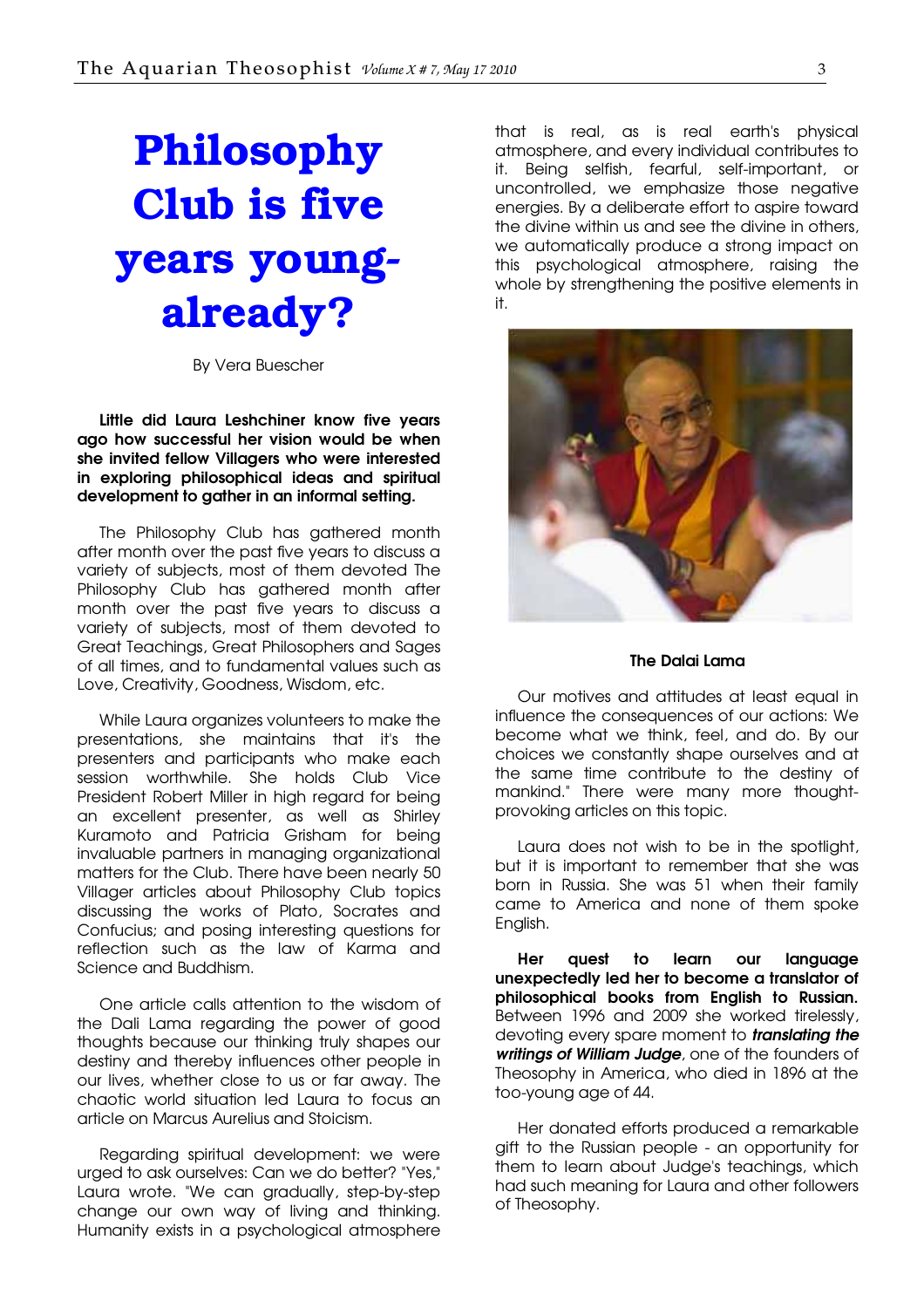<span id="page-3-0"></span>Shown here is Laura with her three remarkable publications - the two large handsome volumes (about 500 pages each) have matching covers, published in true journalistic style. The artwork on the cover and inside the equally impressive, smaller publication (180 pages) was donated by an accomplished artist who valued Laura's translations. All three books are now on the internet here and in Russia. Laura is shy about talking about these achievements, but in reality her unselfish gifts are enriching the lives of thousands of Russianspeaking people around the world.



#### Laura Leshchiner with the new Russian translation of W.Q.Judge's articles and "Point out the Way"

Laura says that the Philosophy Club looks forward to celebrating its 5th anniversary here in the Villages. They encourage all Villagers to join in their discussions that focus on Truth, Goodness, Cooperation and Compassion. In recent months they featured video programs and next year they are planning DVD programs on "Living Matrix" about the new science of healing and from Bleep Scientists "Down the Rabbit Hole." There is no other pre-requisite to attend these informal gatherings except a positive attitude and open-mindness. Everyone is welcome to present their favorite topics, share their ideas and expand their knowledge. Watch the Villager to learn more about the monthly programs.

[The translation contains 52 of Judge's articles and "Point out the Way" compilation and commentary on H.P.Blavatsky and W.Q.Judge's philosophy, especially useful for study groups. Eds.]

# Portraits of W.Q.Judge & HPB

The editors were sent this image showing WQJ's and HPB's portraits hanging next to each other in the a TS Library. This is perhaps at Adyar – do any readers know?

The site is at the "Theosophy Forward":

[http://www.theosophyforward.com/index.php?](http://www.theosophyforward.com/index.php?option=com_content&view=article&id=187:desire-made-pure&catid=39:theosophy&Itemid=58) option=com\_content&view=article&id=187:desir e-made-pure&catid=39:theosophy&Itemid=58





Also in the picture are Col Olcott, on the left with a large white beard, and next to WQJ are A.P.Sinnett and possibly Anne Besant.

"NOTHING IS FALSE; NOTHING IS TRUE; ALL THINGS THAT EXIST ARE BUT MASKS OF TRUTH; ACCEPT NO THING; REJECT NO THING; LEARN THROUGH STUDY OF ALL, BUT ABOVE ALL LEARN FROM THE LEARNER."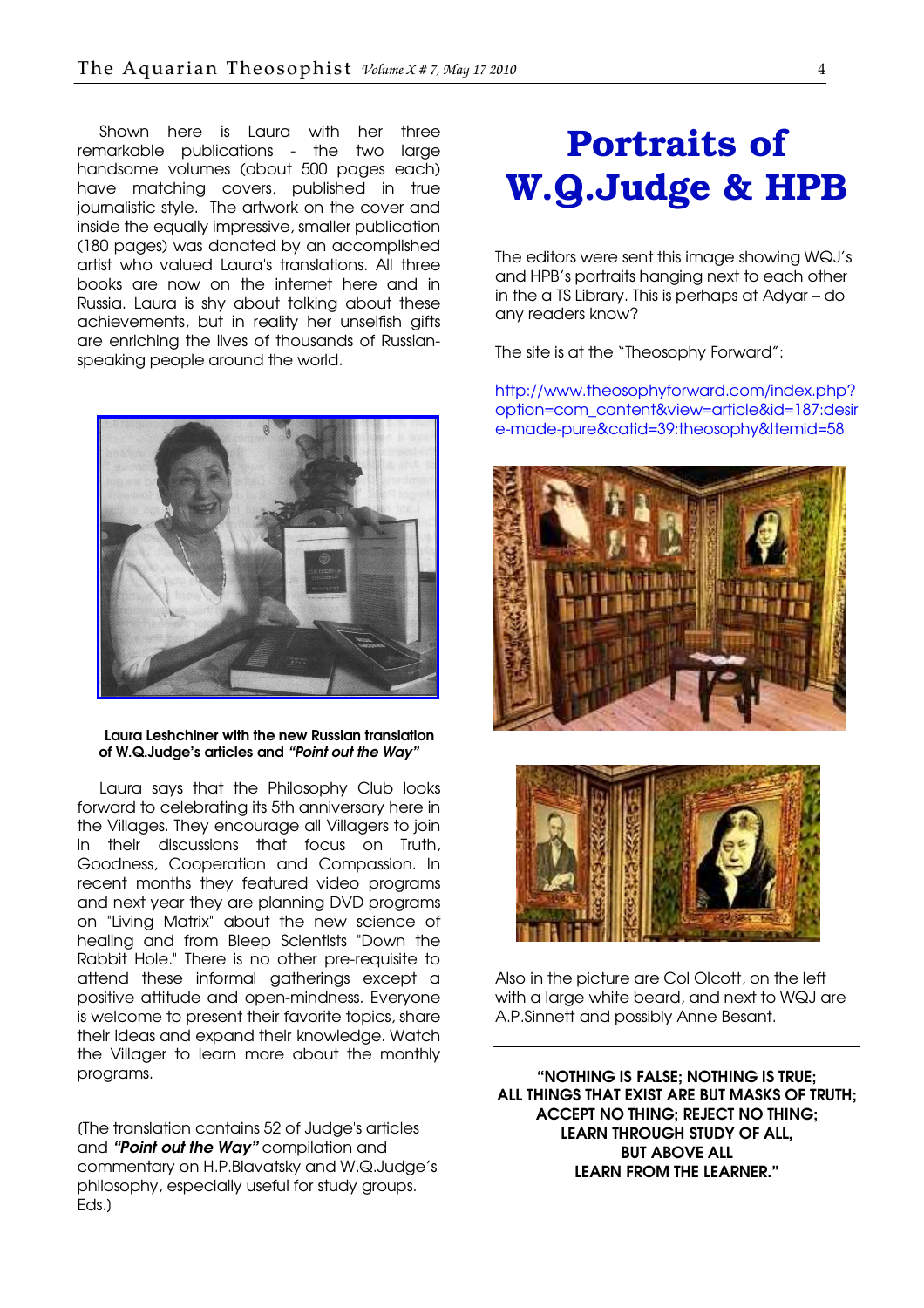## <span id="page-4-0"></span>The Poetry in Crosbie

by a Canadian correspondent

#### A Poet is someone who holds an idea for us until we make it our own.

The Masters or Great Teachers of Wisdom, know this and present the ancient truths in every age and around the globe. These ideas can be assimilated and made our own.

Humanity, unable to assimilate the wisdom all at once, takes only what they can understand and through the course of time dogmatizes those ideas and creates fast and hard forms around them. These forms become more important than the Ideas that caused them and the truth is lost again to us, for a while.

H.P. Blavatsky, William Q Judge and the work of Robert Crosbie have made visible once again the Ideas that have been here all along, yet covered over and invisible to most.

Robert Crosbie does not put form in the way of this Wisdom and like the poet, he is holding an idea for us, a lamp in the darkness, so that we too can begin to see the View.

"Meditation as used by us, is what is called in Sanscrit Dhyana, i.e., want of motion, and one-pointedness. The main point is to free the mind from the power of the senses, and to raise a current of thought to the exclusion of all others. Realization comes from dwelling on the thing to be realized."

W. Q. J. says, "To meditate on the Higher Self is difficult; seek then, the Bridge, the **Masters** 

The patient dwelling of the mind on a single thought results in the gaining of wisdom, and it is thus that the true Occultist is developed. Aspiration toward the Higher Self should form part of the daily meditation; the rising toward the higher planes of our being, which cannot be found unless they are sought.

Earnest and reverent desire for Master's guidance and enlightenment will begin the attunement of the nature to the harmony to which it must one day respond.

Concentration on a single point in the Teaching is a road to the philosophy; selfexamination, a road to knowledge of oneself.

To put oneself in the place of another, to realize his difficulties, and thus be able to help him, is that faculty—which when extended makes it possible for the Adept to understand the nature of the stone or other form of consciousness." Meditation is a good beneficent practice leading to a great end. It is also a great destroyer of the personal idea.

Generally speaking, a "ray" comes from a "light"; the ray is not the light itself, but a projection of it, and yet is the light, because without the light there would be no ray. The color of the light is clear and uniform; the ray is changed in color by the substances through which it passes. When the "ray" is "indrawn," it is of the same color as the light and is the light; in fact, was the light all the time, for the appearance of the different colors in it was not from the light, but from that through which it passes.

Unity; one in essence. There is nothing but the Self.



Robert Crosbie, founder of the ULT, who died on 25<sup>th</sup> June 1919

Why did we pick this passage for ULT Day?

 It is because when reflecting on it, and hopefully for a time after that strengthens with repetition, that we will remember that we are the Self, the Light, that shines through all the conditions and forms.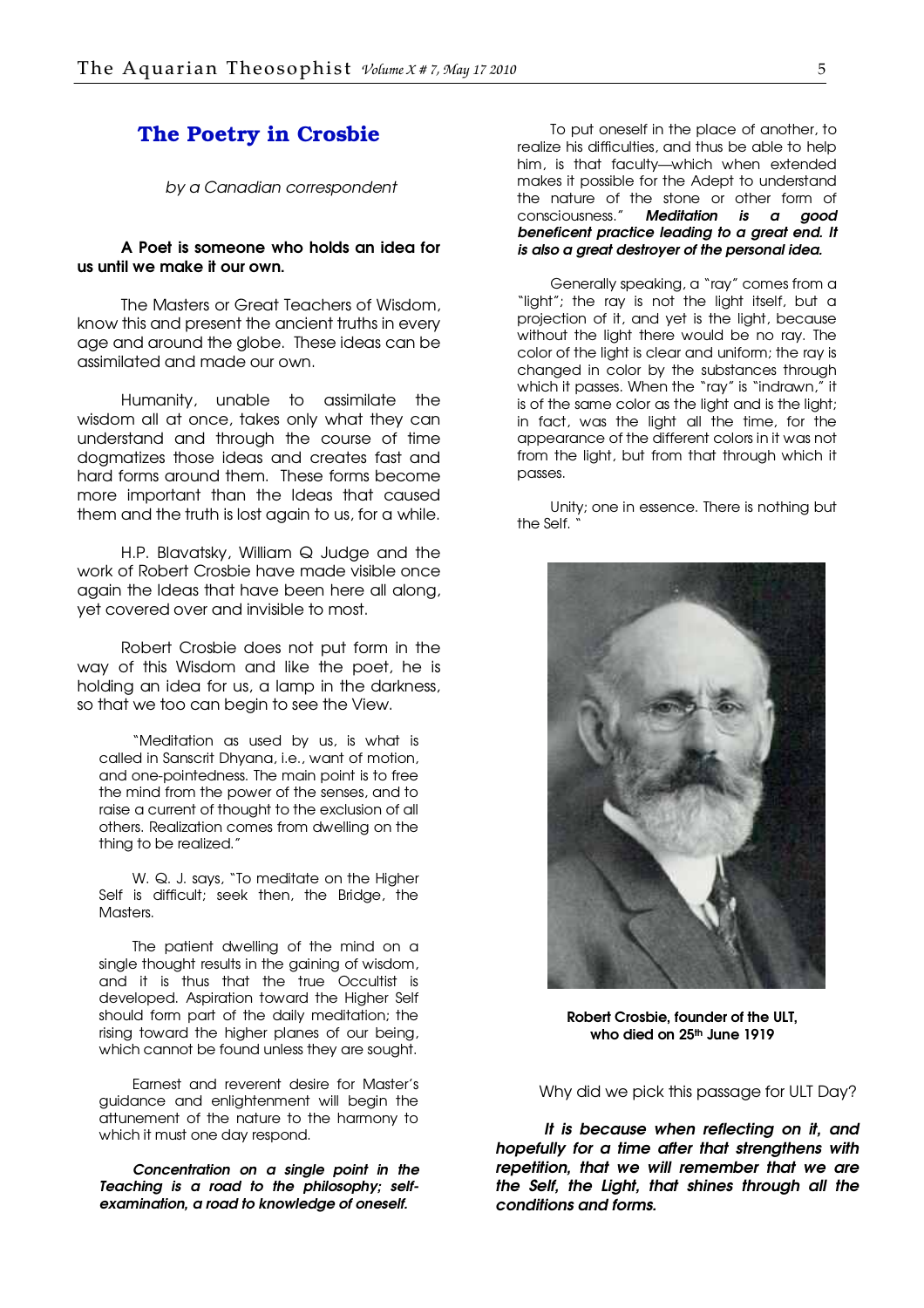We will realize more and more, that all the forms and conditions are for the Experience of the soul and by resting or holding fast against the knowledge of Self, each experience will carry with it a better realization of the truth. This truth will reflect itself in the form. The form will evolve to better serve the Self.

Theosophy indicates to us that life is continuous, that there is no real death. This gives us hope. No being is ever content for long in any form and all forms are dust in comparison with the great potential of Self.

On this journey of continuous life, Theosophy the Eternal Truth, (my gosh these words have been so misused, it is difficult to use them anymore) gives us Three Great Ideas, to examine and hold to. These ideas do not require us to believe in them, nor does Their existence depend on us thinking about them. These Ideas are Facts, supreme and eternal.

Every talk Robert Crosbie gave embraced the three fundamental ideas and his application breaths fresh life into these ancient truths. We would also serve Humanity if we but follow his example. The challenge is to daily contemplate and apply, the words will follow as the heart and mind grow closer.

From "Theosophy in Daily Life"

"Many people think that religion means a preparation for death or the states of the future. Religion really means a preparation for and a knowledge of life—a living of our life as it should be lived. That which prepares for death is life, and ever living.

Formal religions do not even answer the question, why is death—nor any of the other burning questions in daily life. Why do we have suffering and sorrow? Why are we here? What was the origin of man? Why so many different conditions among mankind; why are some born to sorrow, and others to joy; why some in lowly places, some in high; why some with great faculties and others with very few and poor ones?

Justice demands an answer which is not furnished by religion, with its "Creator" — for if man is the creature of a creator he can not help himself and is absolutely irresponsible".

Any being, if "perfect," would maintain justice; yet there are injustices among men. The caprice or whim of a creator does not explain the difficulty. Any being, however great or high, must of necessity be limited, finite, and imperfect—something outside us, something which does not contain the universe but is contained by it.

We have to go behind any idea of a Being, to the source of all being—to a basis common to the highest and to the lowest being. That basis and source is not to be found by looking outward at all, but is the very power to perceive, wherever there is life. Spirit, Life, Consciousness are the same in every being undivided, however many and varied the perceptions.

Evolution is not a compelling force from without, but the impelling force of Spirit from within, urging on to better and better expression.

All advancement is from within.

All the knowledge that we gain, all the experience that we obtain, is obtained and held within.

Each one, then, is the Seer; all the rest are seen. So, the knowledge that we have to obtain is not information from without, not the thoughts of other men, but an under standing of our own essential nature, which represents every element in the great universe, from the basis of all life to every outward expression, and every possibility of further expression— just as each drop of water contains in itself everything existing in the great ocean from which it came. Nor does Law exist outside of us. Law is always inherent in Spirit; it is the action."

To state these three ideas simply we say "God, Law and Being". This Truth cannot be fully expressed by words, but we can come to realize it through action. Through the action of Universal Brotherhood, Compassion and Altruism.

They surpass the many forms that Humanity has made for them, and their synthesis opens up within us higher states of consciousness and being, if we but take the time to weave them through our life. Students of many days or lives continue with this work of impressing Life, Law and Evolution on every thought, word and deed, knowing that there is at any moment the danger of forgetting the Self and becoming deluded again by the personality. With the example of the Masters of Wisdom before us though, we know with continuous life and with continuous effort that it is possible to strengthen and express our truer realization of Self.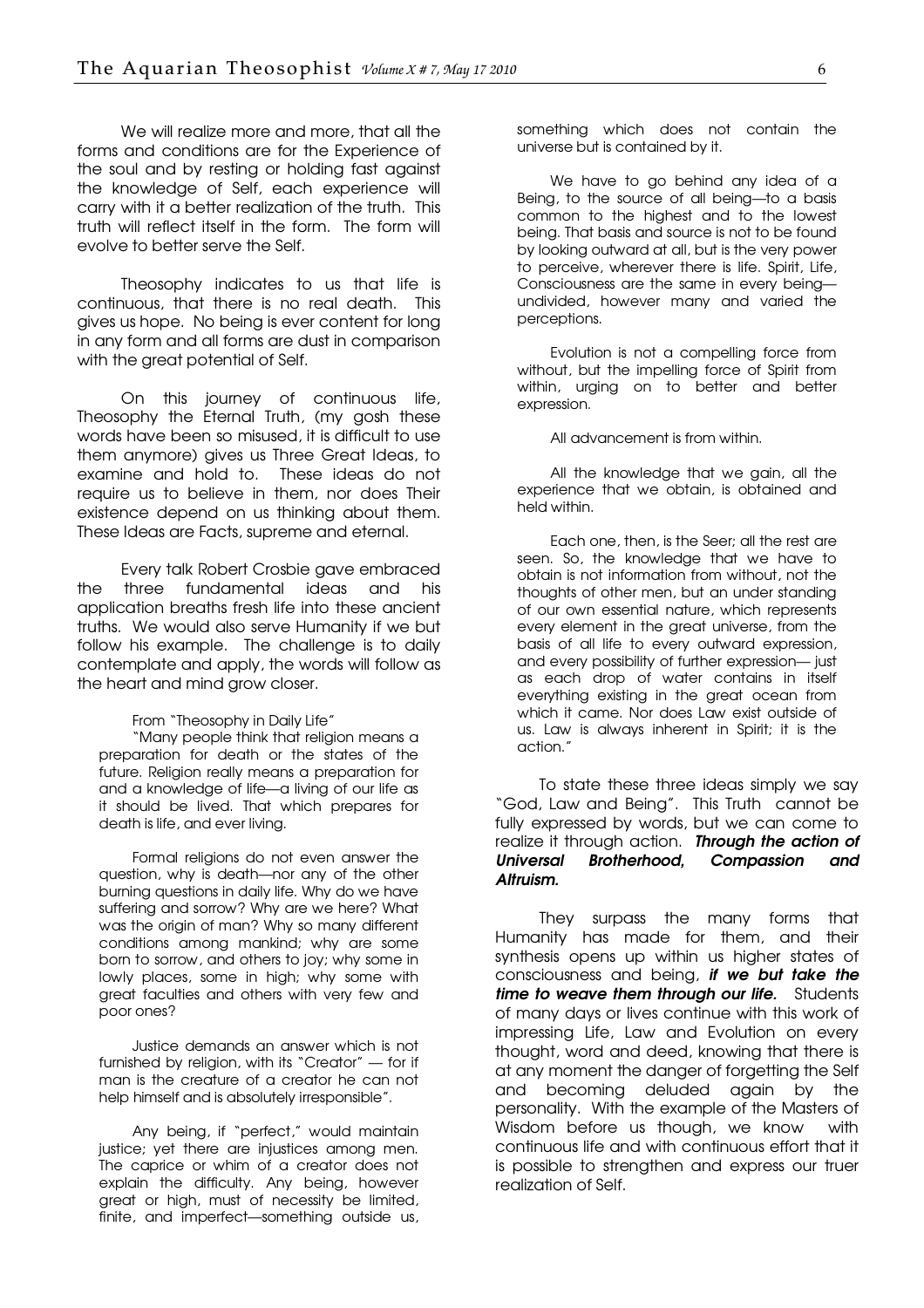## <span id="page-6-0"></span>**CORRESPONDENCE**

## Smart Trees

Diana Bersford-Kroeger has published a new book called "The Global Forest".

How do trees show their smart?

"They are absolute geniuses at chemistry. The trees produce alleolochemeicals, which actually scrub the ground around the tree of all kinds of growth that the tree doesn't want to have there. And trees do mothering - they prepare the ground for their own children to grow...As well as that, trees produce aerosols, and the aerosols have all kinds of amazing qualities. Condsider a child with a deficit disorder - take that child into a pine forest on a warm day, and a compound called alphapinene that's extruded into the air will actually help to stabilize the child's breathing mechanism. It is an antibiotic that also has a mild narcotic action on the brain, allowing the child to function better, to be smarter."

"we cannot hear infrasound from trees, but it is there, this long low rumbling that's an indicator to birds as they fly by - just think of a bird flying above a forest that can come in and land on a very specific kind of tree."

"The pattern of intelligence in a tree is almost identical in chemistry to the pattern of intelligence in a human being. Trees are made of this extraordinary skin called cambium, which I consider to be the brain of the tree, and we don't know the function if it - we don't even know whow the water gets to the top of the tree 25 storeys up. We have no idea how the genome of the tree dictates to the tree that weather is coming and it's going to be bad so that the nuts understand they are not to germinate."

I look forward to reading her latest book in full.

Fraternally,

 $\mathbf{L}$ 

[http://www.recreatingeden.com/index.php?p](http://www.recreatingeden.com/index.php?pid=8&season=05&episode=60)i d=8&season=05&episode=60

Your old laptop is needed!

The newly built Haiti Lodge, located at Jacmel near Port-au-Prince, has asked if you have an old laptop that is not needed?

They are setting up a internet-based learning facility at the Lodge and require new PC hardware to replace the ones lost in the earthquake.

Contact the Editors at [tcc@clara.co.uk or](mailto:tcc@clara.co.uk)  the Lodge directly on [haititheosophie@yahoo.fr](mailto:haititheosophie@yahoo.fr) to arrange shipment.

## Judge Seminar

From: Nicholas - bodhichitta@roadrunner.com to: tcc@clara.co.uk Friday, May 14, 2010

The Adyar Krotona ES center in Ojai, California invited some friends of Judge to give a 4-day seminar. It was well attended, with nary a bad vibration.

Dara Eklund, Judy Saltzman, Nicholas Weeks

## Four-Day Program

\_\_\_\_\_\_\_\_\_

### William Q. Judge -- A Devoted Life

### Apr 27-30

William Quan Judge, an Irish immigrant, attorney, occultist, teacher, and mystic, has been called "the greatest of exiles." Despite having a difficult life with poor health and financial hardship, his tireless efforts on behalf of the Ageless Wisdom, or Theosophy, left a vast spiritual legacy. One of the original founders of the Theosophical Society, Judge's books and many articles, in addition to his commentaries on The Bhagavad Gita and Patanjali's Yoga Aphorisms, have been of substantial assistance to those treading the spiritual path. This program will explore the life and work of this fascinating man. Series \$35, Single session \$10

Dara Eklund, MLS, a life-long student of Theosophy, is compiler of Echoes of the Orient: The Writings of William Quan Judge. A reference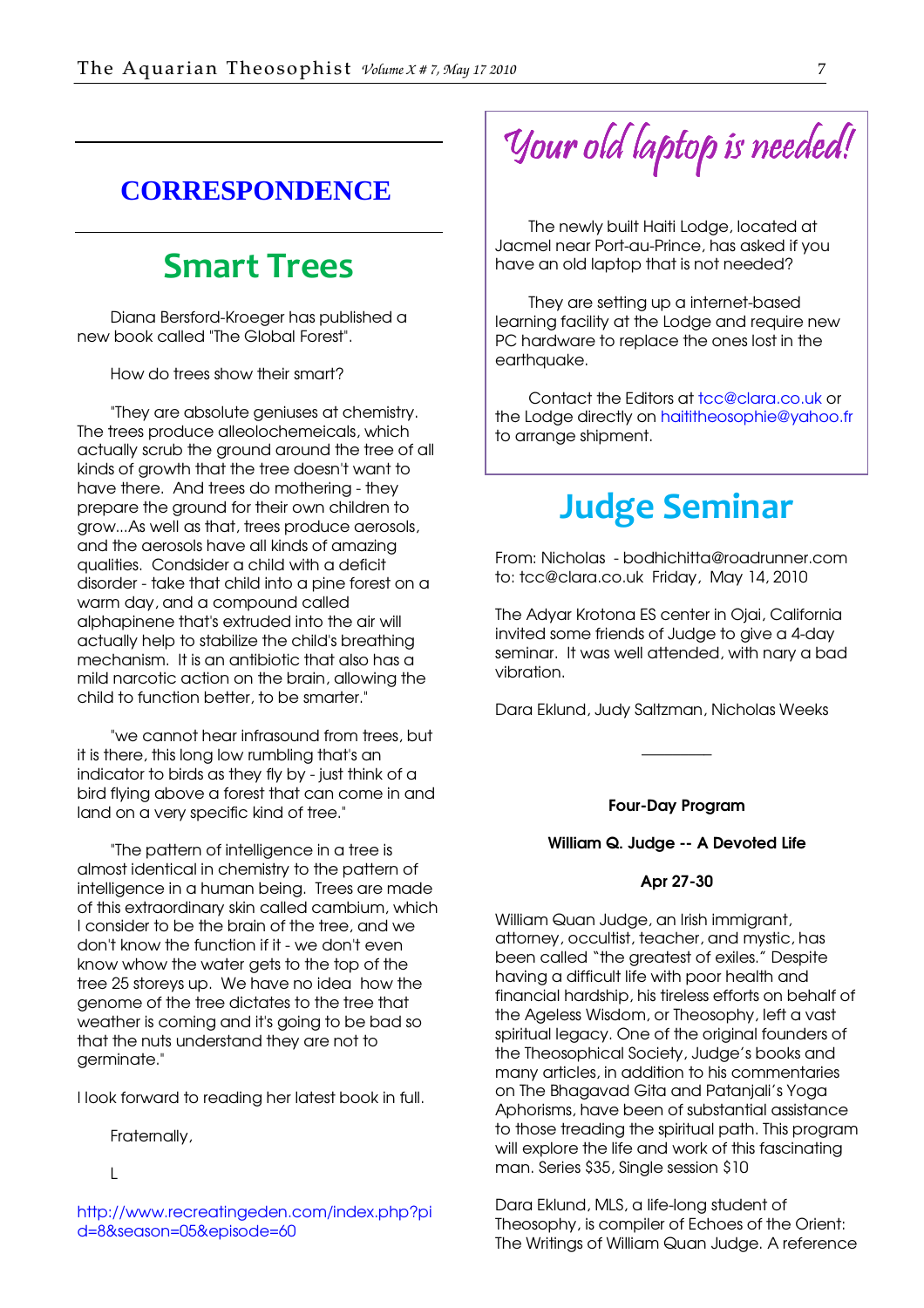<span id="page-7-0"></span>librarian for over 40 years, Dara assisted Boris de Zirkoff in his research for the 15-volume Collected Writings of HP Blavatsky and prepared its index.

Judy D. Saltzman, PhD, Professor Emerita in philosophy from California Polytechnic State University in San Luis Obispo and former Fulbright scholar, is author of several articles on Hinduism and New Age religion. She is a frequent speaker and contributor to religious and philosophical texts.

Nicholas Weeks, a student of Theosophy and of Buddhism for almost four decades, helped proofread several volumes of HP Blavatsky's 15 volume Collected Writings. He assisted in the production of the new Mahayana translation series from Kalavinka Press and also with Echoes of the Orient: The Writings of William Quan Judge.

Fare Thee Well,

Nicholas

# TS & Dalai Lama's first English language book

Hi

You've probably seen this. If correct the text says that the TS (Quest Books) published the first book by the Dalai Lama in English, The Wisdom Eye. I guess that's a feather in the Theosophical cap. Just thought you might be interested.

Hope to see you tonight. D

"When we all sat down, we revisited the TS's longstanding relationship with him. Betty presented him with a copy of Opening the Wisdom Eye, the first English language book by the Dalai Lama which was published by our own Quest Books."

\_\_\_\_\_\_\_\_\_\_\_\_

[http://www.theosophical.org/events/news/Da](http://www.theosophical.org/events/news/DalaiLama.html)l ail ama.html

### An Audience with His Holiness **By Tim Boyd**



On May 17, Betty Bland, president of the TSA, her husband David, my wife Lily and I, TSA vice-president, drove from the Olcott headquarters to the University of Northern Iowa to meet with His Holiness the Dalai Lama. We were scheduled to have a private: meeting with him the following day at the UNI auditorium at 1 p.m. The audience was to take place between two public presentations His Holiness was giving to a crowd of 7000 in a sold-out auditorium. Read More

"Looking back to this trip in 1956, I realize that my visit to the Theosophical Society in Chennai (then Madras) left a powerful impression.

There I was first directly exposed to people, and to a movement, that attempted to bring together the wisdom of the world's spiritual traditions as well as science.

I felt among the members a sense of tremendous openness to the world's great religions and a genuine embracing of pluralism.

When I returned to Tibet in 1957, after more than three months in what was a most amazing country for a young Tibetan monk, I was a changed man. I could no longer live in the comfort of an exclusivist standpoint that takes Buddhism to be the only true religion.

When tragic political circumstances in 1959 forced me into exile in India to live as a refugee, I was paradoxically offered the freedom to deepen my personal journey of understanding and engagement with the world's faith traditions."

Extract from "Toward a True Kinship of Faiths" by Dalai Lama XIV, Published May 2010.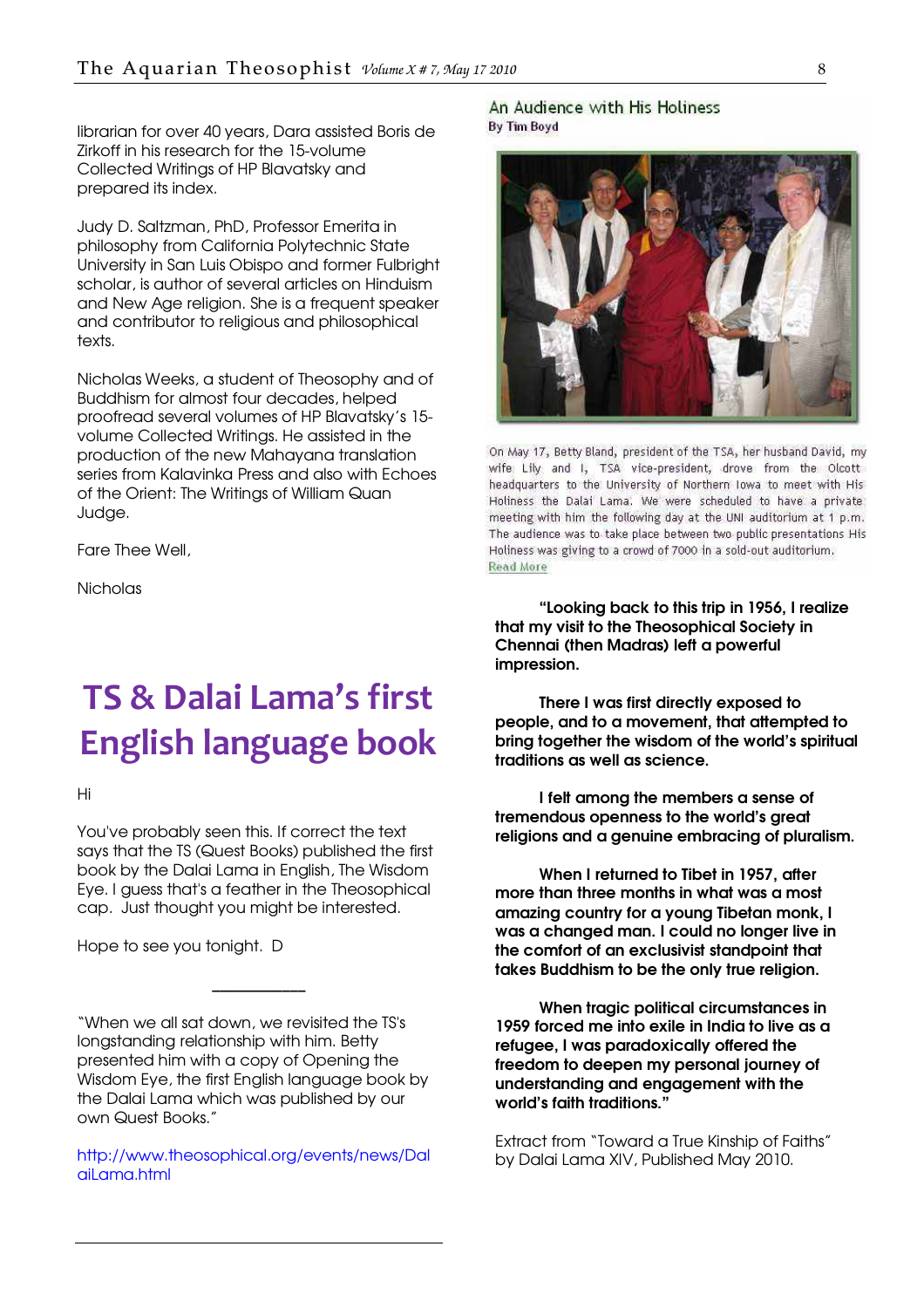## <span id="page-8-0"></span>*People power can work*

A friend sent this news to the AQ on Greenpeace's victory in their campaign to persuade Nestle to adopt more responsible sources of raw materials – items which will directly affect its bottom line.

#### "Over 23,000 Australians recently contacted global food and beverage giant, Nestlé, asking them to stop using palm oil linked to rainforest destruction."

Within weeks of the campaign starting Nestle announced it would stop using produce that was depleting the rainforests, such as palm oil from clear felled areas.

The expansion of palm oil and pulp plantations is driving the destruction of Indonesia's rainforests and peatlands, and pushing orang-utans to the brink of extinction.

The success of the campaign was partly due to the viral marketing of a video parodying an Nestle ad for KitKat. See it on:

[http://www.youtube.com/watch?v=VaJjPRwExO8&feat](http://www.youtube.com/watch?v=VaJjPRwExO8&feature=player_embedded) ure=player\_embedded



[http://www.greenpeace.org/australia/news-and](http://www.greenpeace.org/australia/news-and-events/news/deforestation/nestle-170510)events/news/deforestation/nestle-170510

## **Other Nestlé boycotts continue**

The Nestlé boycott was launched on July 4, 1977, in the United States against the Swiss based Nestlé corporation. It spread quickly throughout the United States, and expanded into Europe in the early 1980s.

It was prompted by concern about the company's marketing of breast milk substitutes (infant formula), particularly in less economically developed countries, which campaigners claim contributes to the unnecessary death and suffering of babies, largely among the poor. Read more at:

[http://en.wikipedia.org/wiki/Nestl%C3%A9\\_boycott](http://en.wikipedia.org/wiki/Nestl%C3%A9_boycott)

## The Gates of Paradise

A Samurai named Nobushige came to

Hakuin, and asked:

"Is there really a paradise and hell?"

"Who are you?" inquired Hakuin.

"I am a samurai", was the answer.

"You are a soldier!" exclaimed Hakuin.

"What kind of ruler would have you as a guard?

Your face looks like those of a beggar!"

Nobushige became so angry that he

began to drew his sword, but Hakuin continued:

"So, you have a sword! Your weapon is

probably much too dull to cut off my head."

As Nobushige drew his sword, Hakuin

remarked:

"Here opens the gates of hell."

At these words the samurai, perceiving

the master's discipline, sheathed his sword and

bowed.

"Here opens the gates of paradise," said

Hakuin.

Print of Takeda **Nobushiae**